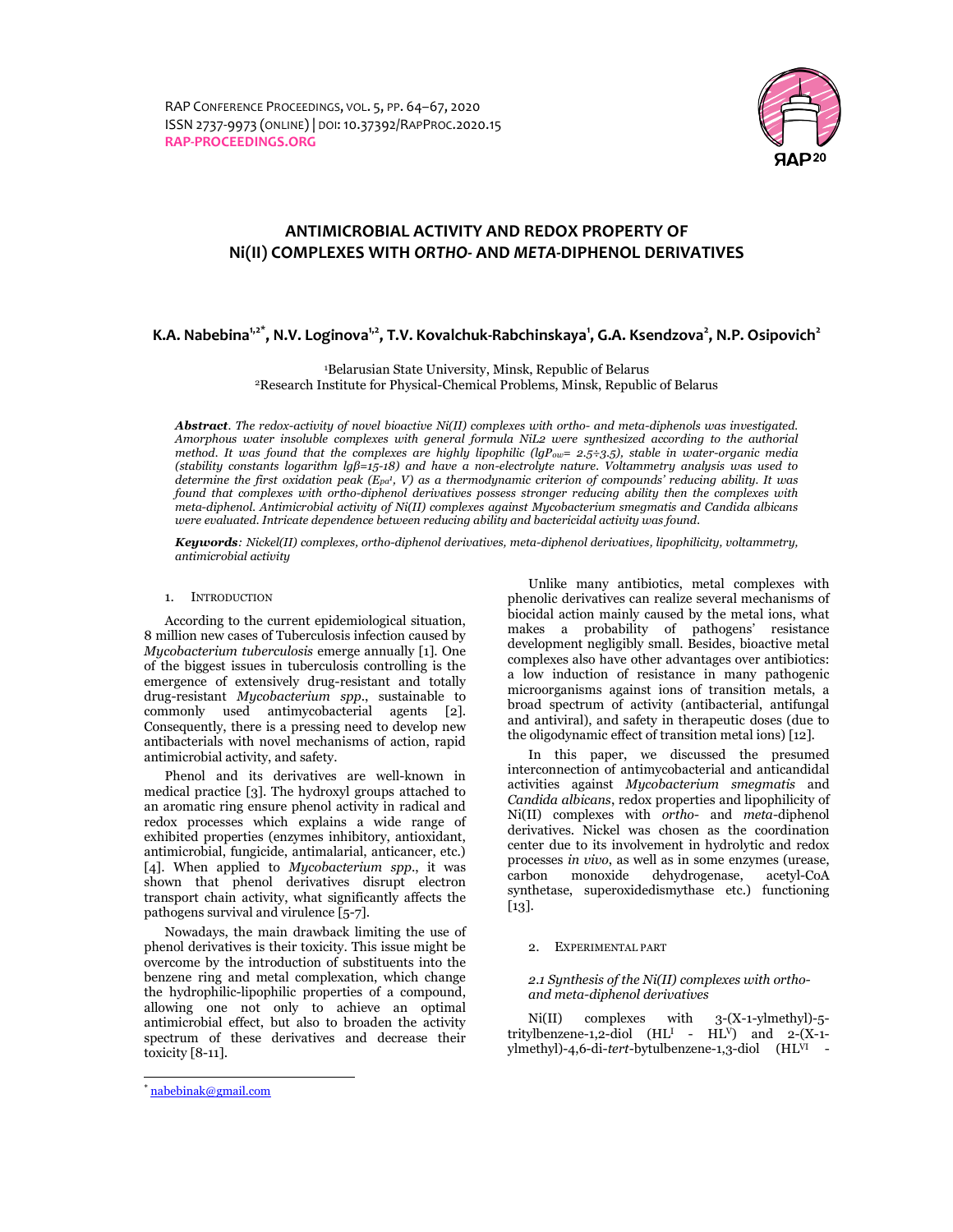$HL<sup>X</sup>$ ) were X is pyrrolidin (HL<sup>I</sup>, HL<sup>VI</sup>), piperidin (HL<sup>II</sup>, HL<sup>VII</sup>), azepan (HL<sup>III</sup>, HL<sup>VIII</sup>), morpholinomethyl (HL<sup>IV</sup>  $HL^{IX}$ ), 4- methylpiperazin (HL<sup>V</sup>, HL<sup>X</sup>) were synthesized according to [14].

#### 2.2 Physico-chemical characterization

The stability constants of Ni(II) ions with diphenol derivatives were investigated by means of potentiometric titration in a water-ethanol medium, using the Microprocessor laboratory ion meter I-160MP, under argon atmosphere and constant ionic strength. The elemental composition of compounds was found according to a method reported elsewhere [15]. The molar conductivity values of Ni(II) complexes' solutions  $(10^{-3} \text{ mol}^*L^{-1})$  in acetonitrile were measured using the TESLA BMS91 conductometer. The X-ray diffraction analysis (XRD) was carried out using DRON-2 (CuK<sub>a</sub>-emission). The redox-properties of Ni(II) complexes were evaluated by the means of the cyclic voltammetry method in the potential range from -2.2 to +2.2 V, using a de-aerated acetonitrile solution of these compounds [16-19]. The lipophilicity test was made by determining the  $n$ -octanol/water partition coefficient  $(P<sub>ow</sub>)$  [20].

#### 2.3 The structure and composition of the coordination core

For IR, UV-vis spectrometry data, as well as computational details for Ni(II) complexes with abovementioned ligands see Ref. [21-22].

#### 2.4 Antibacterial assay

The antimicrobial activity of the complexes under study against Mycobacterium smegmatis and Candida albicans was tested in vitro using the method of twofold serial dilutions in liquid nutrient media described elsewhere [23]. In contrast to another test methods, the composition of these media provide favorable conditions for microbial strains growing and do not affect or destroy Ni(II) complexes during testing. It was determined as the lowest concentration of a compound which inhibits the visible microbial growth, i.e., the minimum inhibitory concentration  $(MIC, \mu mol\cdot ml^{-1}).$ 

#### 3. RESULTS AND DISCUSSION

Potentiometric titration analysis shows that Ni(II) ions form stable complexes with both ortho- and metadiphenol derivatives with general stability constants found to be  $\lg\beta$  = 15÷18. Based on elemental absorption, the spectroscopy composition of the compounds corresponds to general formula NiL2. Molar conductivity values  $(\Lambda_M \leq 80 \text{ cm}^{2*} \text{Ohm}^{-1*} \text{mol}^{-1})$ point to the nonelectrolyte nature of investigated Ni(II) complexes [24]. According to the XRD data, all complexes are found to be amorphous with halo diffraction patterns in the  $2\theta$  range from 10° to 20°. Thermogravimetric analyses showed that NiL<sup>2</sup> complexes are stable up to 150°C. Their decomposition in the temperature range from 200° to 800°C is accompanied with ligand destruction and the formation of nickel(II) oxide as the final product. No peaks pointing to the presence of the solvent molecules in the coordination core were found. The composition and structure analysis of the coordination core done by means of IR, UV-vis and EPR spectroscopy was discussed in  $[21-22]$ . NiL<sub>2</sub> complexes with abovementioned diphenol derivatives have distorted square-planar geometry with two diphenol molecules in monoanionic form chelating to the central Ni(II) ion (Figure 1, 2).

Since one of the main requirements for antimicrobials is their high ability to penetrate cellular walls and membranes, complexes' lipophilicity should be considered when developing these bioactive compounds. It was found that the highest values of the  $n$ -octanol/water partition coefficient (lgP<sub>ow</sub>=3.4-3.5) belong to Ni(II) complexes of *meta*-diphenols, containing piperidine (Ni $(L<sup>VII</sup>)<sub>2</sub>$ ), azepan (Ni $(L<sup>VIII</sup>)<sub>2</sub>$ ) and morpholine ( $Ni(L^{IX})_2$ ) moiety. The complexes with ortho-diphenols  $Ni(L^{I})_{2} - Ni(L^{V})_{2}$  are characterized by lower lipophilicity parameters (lg $P_{\text{ow}} = 2.9 \div 3.3$ ). The lessened lipophilicity (lgP<sub>ow</sub> = 2.5÷2.6) belongs to Ni(II) complexes of meta-diphenols, containing pyrrolidine  $(Ni(HL^{VI})_2)$  and 4-methylpiperazine  $(Ni(L<sup>X</sup>)<sub>2</sub>)$  moiety. The lipophilicity values of Ni $(II)$ complexes suggest their potential ability for transmembrane transfer and are also important for the assessment of their bioavailability as well as their antimicrobial activity [25].



Figure 1. Structure of  $Ni(L<sup>I</sup>)<sub>2</sub> – Ni(L<sup>V</sup>)<sub>2</sub> complexes$ 



Figure 2. Structure of  $Ni(L^{VI})_2 - Ni(L^{X})_2$  complexes

Redox processes involving the compounds under study can be reversible or irreversible. That is why the potential value for the first oxidation peak  $(E_{pa}^1, V)$  was taken as a criterion to compare the reducing ability of these compounds of the same type, and the more cathodic the value, the more active the compound as a reductant [26]. MIC values are given in  $\mu$ mol·ml<sup>-1</sup> to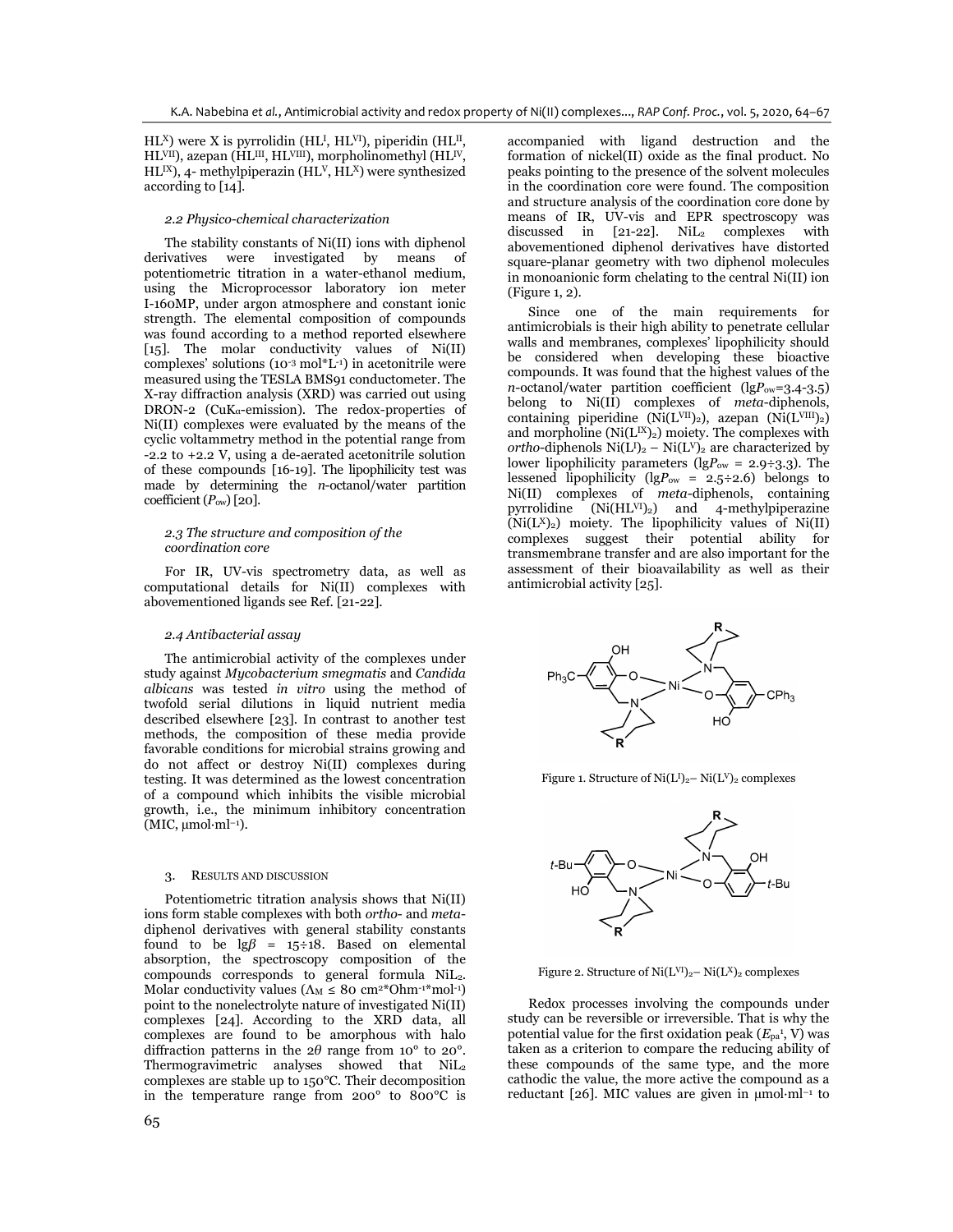reveal a correlation between the antimicrobial activity and reducing ability of the compounds.

According to the voltammetry data, the co-location of substituents considerably affects the redox potential of investigated compounds. The peak potential values of complexes with ortho-phenols are 0.55÷0.63 V, what is in average 0.2 V lower, than those for metadiphenols  $(E_{pa} = 0.68 - 0.80 \text{ V})$ . It might be concluded that complexes with ortho-diphenol derivatives have stronger reducing ability. This finding is in line with literature, where it was shown that ortho-diphenols have higher activity in biochemical reactions, namely cytochrome c reduction in comparison with metadiphenols due to their ability to form a thermodynamically stable quinone structure.

Antimicrobial assay shows that Ni(II) complexes possess a high and moderate level of bactericidal activity against Mycobacterium smegmatis and Candida albicans, comparable to those of some standard antibiotics (Table 1).

Table 1. MIC values ( $\mu$ mol·ml<sup>-1</sup>), lipophilicity and first peak potentials (V) of Ni(II) complexes with ortho-diphenol (Ni(L<sup>I</sup>)2 – Ni(L<sup>V</sup>)<sub>2</sub>) and  $meta$ -diphenol (Ni(L<sup>VI</sup>)2 – Ni(L<sup>X</sup>)2) derivatives

| Compound                                      | Mycobact.<br>smegmatis | Candida<br>albicans | $lgP_0$  | $E_{\text{pa}^1}$<br>V |
|-----------------------------------------------|------------------------|---------------------|----------|------------------------|
| Ni(L <sup>I</sup> )2                          | 0.054                  | 0.054               | W<br>3.2 | 0.60                   |
| $\overline{\text{Ni}}(\text{L}^{\text{II}})2$ | 0.051                  | 0.051               | 2.9      | 0.55                   |
| Ni(L <sup>III</sup> )2                        | 0.051                  | 0.051               | 3.3      | 0.57                   |
| $Ni(L^{IV})2$                                 | 0.052                  | 0.052               | 3.3      | 0.63                   |
| Ni(L <sup>V</sup> )2                          | 0.025                  | 0.050               | 3.3      | 0.58                   |
| Ni(L <sup>VI</sup> )2                         | 0.019                  | 0.037               | 2.6      | 0.77                   |
| Ni(L <sup>VII</sup> )2                        | 0.013                  | 0.100               | 3.4      | 0.79                   |
| Ni(L <sup>VIII</sup> )2                       | 0.004                  | 0.138               | 3.5      | 0.76                   |
| Ni(L <sup>IX</sup> )2                         | 0.004                  | 0.004               | 3.4      | 0.68                   |
| $Ni(L^X)2$                                    | 0.017                  | 0.138               | 2.5      | 0.80                   |
| Streptomycin                                  | 0.011                  |                     |          |                        |
| Tetracycline                                  | 0.014                  |                     |          |                        |
| Isoniazid                                     | 0.009                  |                     |          |                        |
| Nystatin                                      |                        | 0.007               |          |                        |
| Amphotericin<br>B                             |                        | 0.003               |          |                        |
| Terbinafine                                   |                        | 0.043               |          |                        |

As it is shown, complexes  $Ni(L<sup>I</sup>)<sub>2</sub>–Ni(L<sup>V</sup>)<sub>2</sub>$  evince a moderate level of activity against both mycobacterial and fungi strains. Surprisingly,  $Ni(L^{VI})_2 - Ni(L^{X})_2$ complexes show a high activity against mycobacterial and a nonuniform activity against fungi.  $Ni(L^{IX})_{2}$ complex with the strongest bactericidal action has the strongest reducing ability of 0.68 V from all the  $Ni(L<sup>VI</sup>)<sub>2</sub>– Ni(L<sup>X</sup>)<sub>2</sub> complexes. To explain these findings, it$ is important to notice that the redox potential is a thermodynamic criterion of an electrochemical reaction being possible, while the ability of redox-active compounds to interact with biomolecules of microorganisms has a more intricate dependence on the structure and physicochemical properties thereof.

According our previous finding [9], an acute toxicity of transition metal complexes with benzene derivatives is comparable to those of standard antibiotics ampicillin and streptomycin  $(LD_{50} = 1400 -$ 3400 mg/kg) [27].

#### 4. CONCLUSION

According to the elemental analysis, TG/DTA and spectroscopic data, a general formula of the complexes is NiL2 with ligands coordinated in a bidentate manner through O and N atoms with the formation of a distorted square-planar coordination core. Complexes are amorphous, water insoluble non-electrolyte ( $\Lambda$ <sub>mol</sub> < 120  $\Omega$ <sup>-</sup> <sup>1</sup>cm<sup>2</sup>mol-1) compounds, stable in water-organic media (general stability constant  $\lg\beta=15\div 18$ ). Lipophilicity parameters of both  $Ni(L<sup>I</sup>)<sub>2</sub>– Ni(L<sup>V</sup>)<sub>2</sub> (lgP<sub>ow</sub> = 2.9-3.3)$  and Ni(L<sup>VI</sup>)<sub>2</sub>– Ni(L<sup>X</sup>)<sub>2</sub> (lgP<sub>ow</sub> = 2.5-3.5) complexes suggest their potential ability for the transmembrane transfer. By means of the cyclic voltammetry method, redox properties of the complexes were evaluated. It was found that Ni(II) complexes with meta-diphenol derivatives have  $E_{pa}$ <sup>1</sup> values on average 0.2 V higher than the complexes with ortho-diphenols. A complicated regularity between the antimicrobial activity and redox properties of complexes has been noticed. Our findings point to the conclusion that activity against pathogens depends not only on the thermodynamic possibility of redox process, but also on other physicochemical characteristics (in particular, lipophilicity) and structure peculiarities of compounds.

**REFERENCES** 

- 1. B. J. Marais, "The global tuberculosis situation and the inexorable rise of drug-resistant disease," Adv. Drug Deliv. Rev., vol. 102, pp. 3 – 9, Jul. 2016. DOI: 10.1016/j.addr.2016.01.021 PMid: 26855302
- 2. M. S. Jassal, W. R. Bishal, "Extensively drug-resistant tuberculosis," Lancet Infect. Dis., vol. 9, no. 1, pp. 19 – 30, Jan. 2009. DOI: 10.1016/S1473-3099(08)70260-3 PMid: 18990610
- 3. G. McDonnell, A. D. Russell, "Antiseptics and disinfectants: activity, action, and resistance," Clin. Microbiol. Rev., vol. 12, no. 1, pp. 147 – 179, Jan. 1999. DOI: 10.1128/CMR.12.1.147 PMid: 9880479 PMCid: PMC88911
- 4. P. J. O'Brien, "Molecular mechanisms of quinone cytotoxicity," Chem. Biol. Interact., vol. 80, no. 1, pp. 1 – 41, 1991. DOI: 10.1016/0009-2797(91)90029-7 PMid: 1913977
- 5. J. Cohen, "Approval of novel TB drug celebrated–with restraint," Science, vol. 339, no. 6116, pp. 130, Jan. 2013. DOI: 10.1126/science.339.6116.130 PMid: 23307714
- 6. D. T. Hoagland, J. Liu, R. B. Lee, R. E. Lee, "New agents for the treatment of drug-resistant Mycobacterium tuberculosis," Adv. Drug Deliv. Rev., vol. 102, pp. 55 – 72, Jul. 2016. DOI: 10.1016/j.addr.2016.04.026 PMid: 27151308 PMCid: PMC4903924
- 7. K. Pethe et al., "Discovery of Q203, a potent clinical candidate for the treatment of tuberculosis," Nat. Med., vol. 19, no. 9, pp. 1157 – 1160, Sep. 2013. DOI: 10.1038/nm.3262